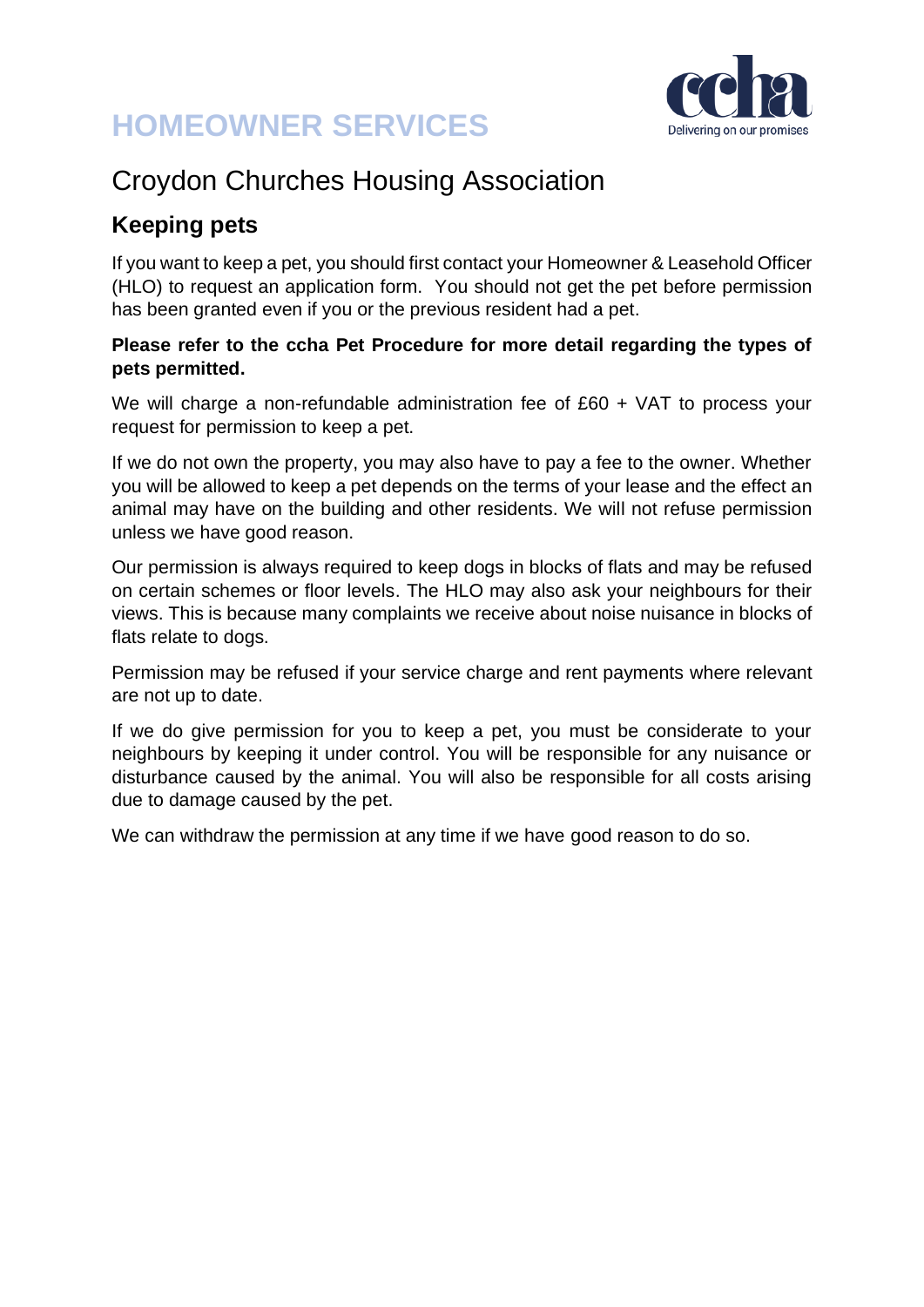



### Croydon Churches Housing Association

### **PET POLICY (Homeowners)**

**1.** INTRODUCTION

ccha recognises our residents may wish to keep domestic animals or pets in their homes. We also acknowledge the positive effect pet ownership can have on health and wellbeing. This policy sets out how we will deal with requests to keep pets and applies to all homeowners including shared owners. ccha recognise the importance of complying with the terms of the lease in carrying out our functions as a responsible landlord. In our leases owning and keeping a pet in a ccha property is not an automatic right for homeowners. We do however reserve the right to use discretion and will allow homeowners to keep certain types of pets with our express permission. Any permission issued is subject to the homeowner and their pet complying with our rules and conditions.

**2.** AIMS

This policy aims to:

- Ensure a consistent approach is taken when processing pet requests
- Ensure homeowners keeping a pet comply with the terms of their lease
- Ensure complaints relating pets are dealt with efficiently and effectively
- Signpost for advice where re-homing a pet is the most appropriate option

#### **3.** DEFINITIONS

Pets include cats, dogs, fish, insects, reptiles, rabbits, guinea pigs, hamsters, caged birds. **ccha does not permit homeowners to keep pigeons, foul or livestock.**

We take exotic pets, reptiles, amphibians and invertebrates to be snakes, lizards, spiders etc. We do not encourage you to keep this type of pet in a ccha property because they usually need specialised care and living conditions.

#### **Any exotic pet that would require a licence under the dangerous wild animal act 1976 is not permitted.**

#### **Permission will not be granted if in the opinion of ccha the pet will pose a safety risk to the household or neighbours should it escape.**

All residents must seek permission from ccha before any pet is kept as part of their household.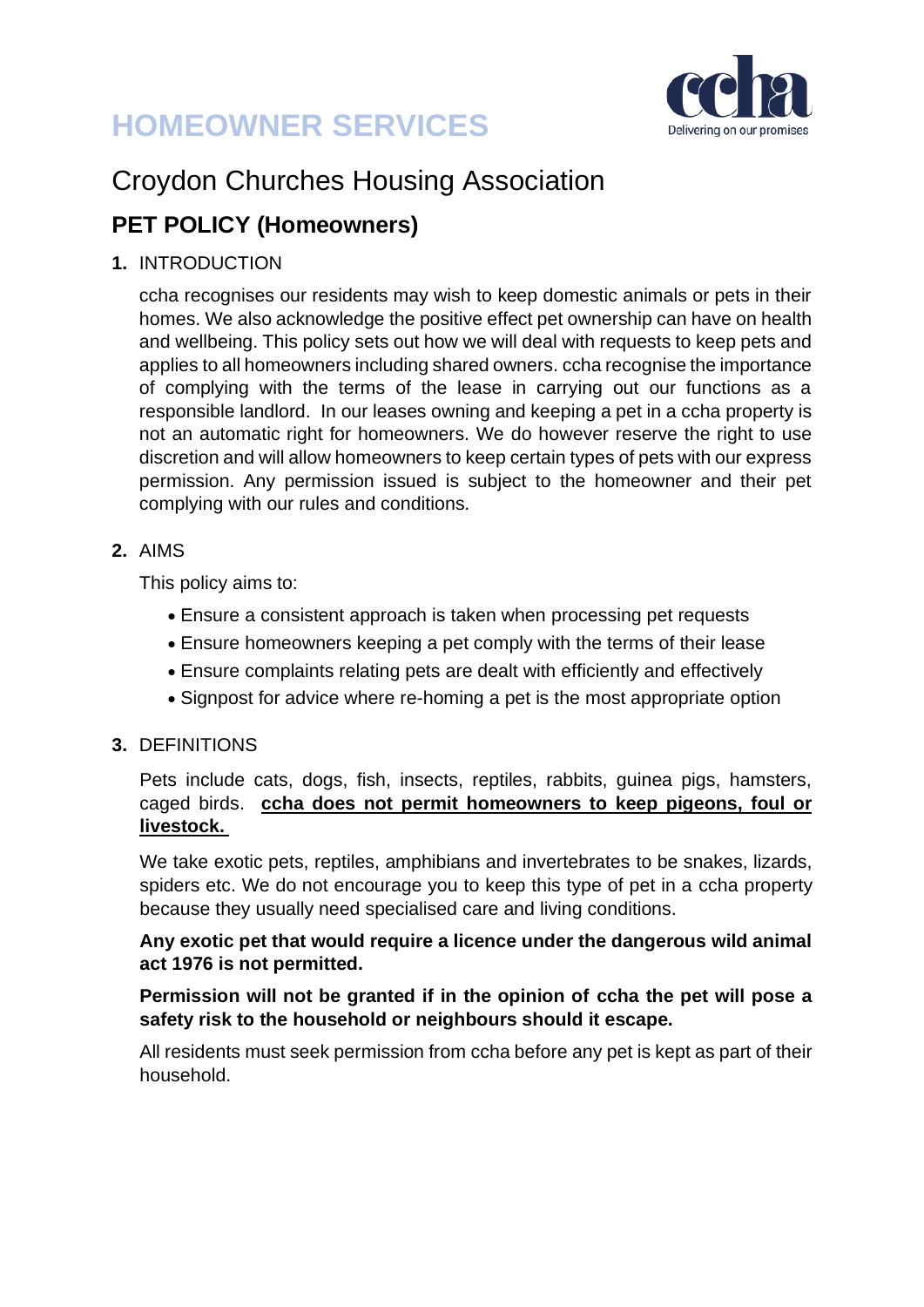

#### **4.** LEASE REQUIREMENTS

The ccha lease does not allow homeowners to keep pets unless they have express permission from us first. Where permission is granted, homeowners must keep pets in line with the terms and conditions set out in their lease agreement and any house rules.

The lease states:

No bird, fowl, dog, cat or other creature shall be kept in the Premises other than with the written permission of the Landlord (entirely at the discretion of the Landlord and without implied consent) and such consent if given shall be in the form of a revocable licence in the event of nuisance, breach or lack of control.

#### **5.** ANIMAL WELFARE AND SAFETY

In all cases where an application for pet permission arises, we must also consider the welfare of the pet itself. The Animal Welfare Act 2006 places a 'duty of care' on pet owners to provide for their animal's basic needs. These include the need:

- for a suitable place to live
- for a suitable diet
- to exhibit normal behaviour patterns
- to be protected from pain, injury, suffering and disease

As a responsible landlord we should be aware of the suitability of the homeowners' property for the particular type of pet as well as the effect it may have on those living around it. The Clean Neighbourhoods and Environment Act 2005 removes the police's responsibility for stray dogs, leaving local authorities with sole statutory responsibility. Local bylaws may also forbid dogs from certain areas, regulate their behaviour, and establish their owner's responsibilities in public parks, playgrounds and other open spaces.

#### **6.** PERMISSION REQUESTS

Any requests to keep pets must be made in writing to ccha by the homeowner. Permission is not an automatic right and we reserve the right to refuse permission. We will confirm our decision in writing within 10 working days unless there is a specific challenge or further investigation is required.

Where permission has been granted in writing, it can be withdrawn at any time if it is deemed that the terms of the permission have been broken.

#### **7.** CONSIDERATIONS FOR PERMISSION

Assistance dogs such as guide dogs for the blind and hearing dogs for the deaf or hard of hearing will receive careful consideration due to the primary reason for ownership of a pet. They will not normally be refused unless the grounds for refusal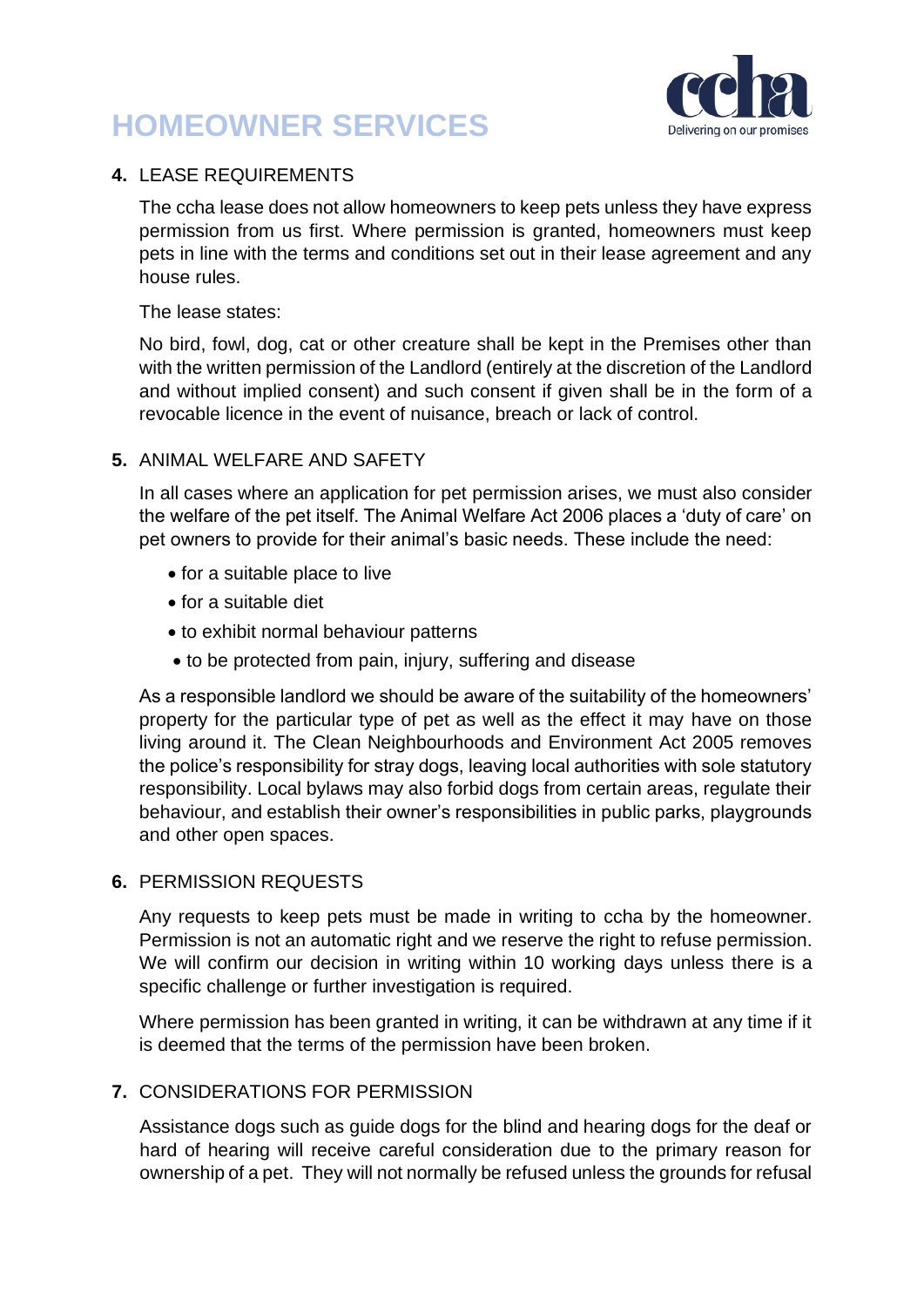

can be reasonably justified. Livestock, wild animals and endangered species are not permitted under any circumstances. ccha will comply with RSPCA guidelines and instructions regarding the safety and rehousing of any pets. We will not normally give permission for residents to keep dogs unless they have exclusive use of a garden. We will require all dogs that are kept in our properties to be microchipped. Permission for any dog known to be bred for fighting or any breed/type of dog listed in the Dangerous Dogs Act (as above) will not be given unless the resident is able to present a Certificate of Exception. We will inform the relevant authorities if we become aware of any such dog being present in one of our properties.

#### **8.** EQUALITY AND DIVERSITY

ccha will ensure that this policy is applied fairly and consistently. We will not directly or indirectly discriminate against any person or group of people in line with our Equality and Diversity Strategy. We will act sensitively towards the diverse needs of individuals and communities and will take positive action where appropriate.

#### **9.** TRAINING

ccha will provide all staff responsible for implementing this policy with comprehensive training as required.

#### **10.**REVIEW

ccha will formally review this policy every three years unless changes in legislation or regulation require an earlier review.

#### **11.**STATUTORY AND REGULATORY FRAMEWORK

This policy is informed by the following legislation and regulation:

- Dangerous Wild Animals Act 1976
- Dangerous Dogs Act 1991
- Animal Welfare Act 2006
- Environmental Protection Act 1990
- Clean Neighbourhoods and Environment Act 2005
- Anti-Social Behaviour, Crime and Policing Act 2014